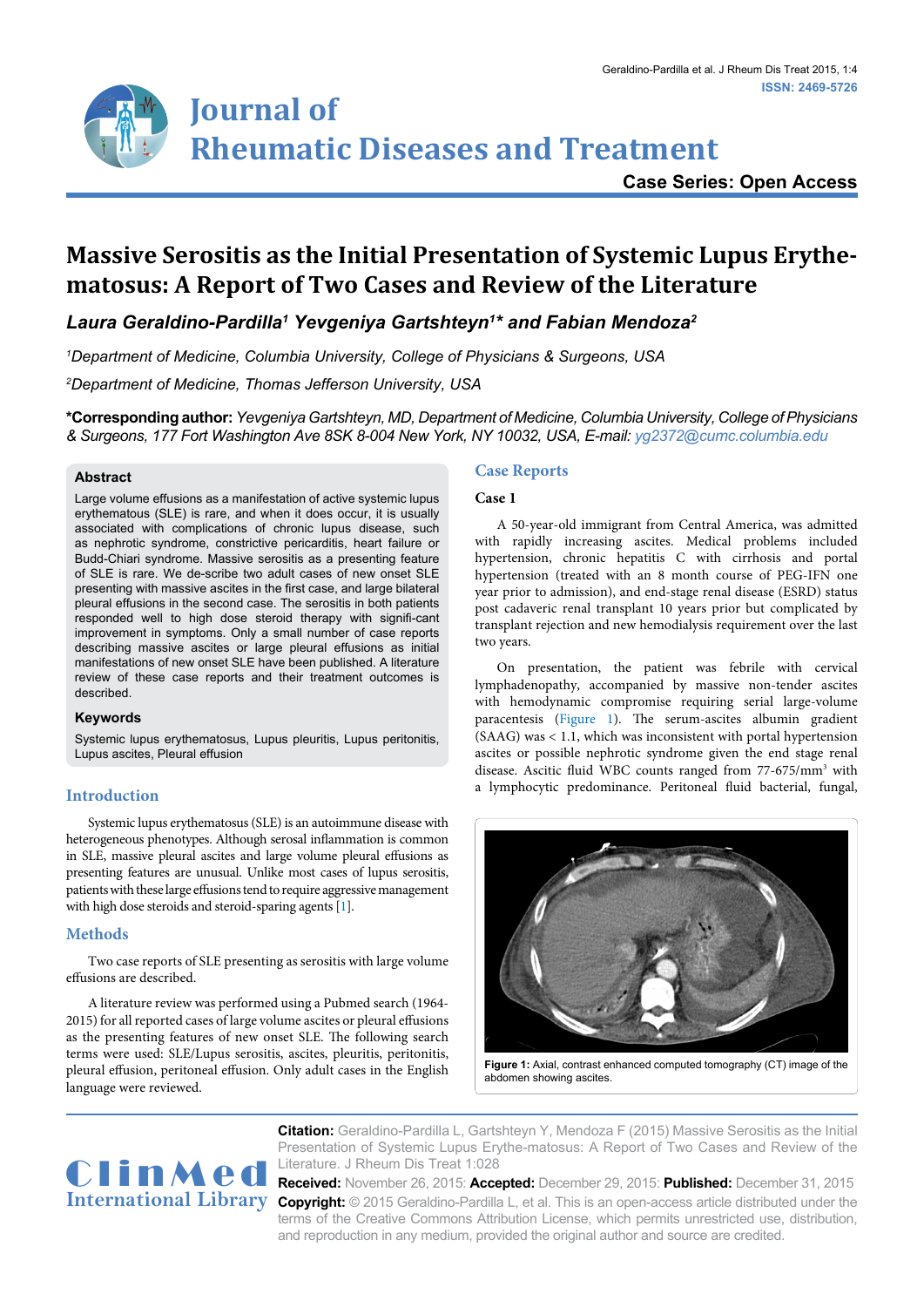and AFB cultures were negative and there were no malignant cells. Serum HIV, rheumatoid factor and cryoglobulins were negative. Tuberculin purified protein derivative (PPD) testing was negative as well. Hepatic or portal vascular thrombosis was ruled out with patent vessels seen on Doppler, and an echocardiogram noted preserved ventricular function. Serum ANA and anti-dsDNA antibodies were 1:2560 and 12,751 IU/mL, respectively (normal dsDNA is < 25 IU/ ml). The patient was also leukopenic (WBC-2.7/mm<sup>3</sup>) and had severe hypocomplementemia (C3 = 12 mg/dL, C4 = 4 mg/dL).

A diagnosis of SLE with lupus peritonitis was made and treatment initiated with intravenous methylprednisolone 500 mg/day for a week followed by prednisone 1 mg/Kg/day and hydroxychloroquine

400 mg daily. This resulted in hemodynamic stability, significant improvement of the ascites, rise in complement levels and lowering anti-DNA titers. The small volume ascites that remained revealed a SAAG >1.1 which was then attributed to the known portal hypertension.

#### **Case 2**

An 80-year-old patient with history of congestive heart failure (CHF) and breast cancer in remission after a left radical mastectomy, radiation and chemotherapy presented with dyspnea. On arrival the patient required emergent mechanical ventilation for respiratory failure due to massive bilateral pleural effusions and ascites. Pleural fluid analysis was exudative with negative cultures and cytology

|                                 |                                                                                                                                                    |                         |                                |           | <b>1.</b> Odde reports or docted as the presenting reatare or OLL |              |                  |                                                                                                                                              |                                                                                                               |
|---------------------------------|----------------------------------------------------------------------------------------------------------------------------------------------------|-------------------------|--------------------------------|-----------|-------------------------------------------------------------------|--------------|------------------|----------------------------------------------------------------------------------------------------------------------------------------------|---------------------------------------------------------------------------------------------------------------|
| Year/Author<br>(reference)      | Clinical<br>Presentation                                                                                                                           | <b>SAIb<sup>a</sup></b> | <b>AsAlb</b> <sup>b</sup>      | ANA       | anti-dsDNA                                                        | C3           | C4               | Treatment                                                                                                                                    | Outcome                                                                                                       |
| Mier [14]                       | 24yo F with<br>abdominal pain<br>and distention<br>x1 month                                                                                        | NR.                     | $3.9$ g/dL                     | <b>NR</b> | 13% binding<br>(normal $0-2\%$ )                                  | 30 mg/dL     | 4 mg/dL          | Prednisone 60 mg/day                                                                                                                         | Resolution in 10<br>days                                                                                      |
| Ishiguro [10]                   | 52yo F with<br>fever, rash,<br>abdominal<br>distention x6<br>months                                                                                | $2.8$ g/dL              | $2.2$ g/dL                     | 1:1280    | 36 U/mL (radio-<br>immunoassay,<br>normal $<$ 10 U/mL)            | $<$ 20 mg/dL |                  | $\leq$ 5 mg/dL Prednisolone 50 mg,<br>Methylprednisolone 1 g/day $\times$ 3<br>days (repeated twice) followed<br>by taper                    | Massive ascites<br>resolved after<br>pulse dose<br>steroids                                                   |
| Hammoudeh<br>$[4]$              | 27yo F with<br>abdominal<br>pain, n/v with<br>new rash and<br>joint pain                                                                           | <b>NR</b>               | Ascites<br>Protein 4.8<br>g/dL | 1:1280    | 1:20                                                              | 51 mg/dL     | 10 mg/dL         | Sulindac 400 mg/day, Chloroquine<br>500 mg/day                                                                                               | Discharged 1<br>week later with<br>minimal symptoms                                                           |
| Weinstein [2]                   | 33yo F with<br>sharp peri-<br>umbilical pain<br>and increasing<br>abdominal girth<br>x1 week                                                       | $2.7$ g/dL              | $1.9$ g/dL                     | pos       | pos                                                               |              |                  | 23.7 mg/dL 7.9 mg/dL Methyl-prednisolone +<br>Cyclophosphamide                                                                               | Discharged with<br>minimal ascites<br>and mild AKI                                                            |
| Ito $[11]$                      | 77yo F with<br>pancytopenia<br>and worsening<br>ascites and<br>lower extremity<br>edema x3<br>months                                               | 2.2 $g/dL$ 2.3 $g/dL$   |                                | pos       | 71 U/mL                                                           |              |                  | 20.4 mg/dL 9.4 mg/dL Prednisolone 60 mg/day,<br>Methylprednisolone 0.5 g/day $\times$ 3<br>days $(x 2)$ tapered to 15 mg over<br>by 2 months | Complicated by<br>pneumonia, death                                                                            |
| Trock [15]                      | 80yo F with<br>increasing<br>abdominal girth<br>and extremity<br>edema over<br>3 weeks,<br>found to have<br>massive<br>ascites and<br>pericarditis | NR                      | NR.                            | 1:640     | 37 (crithidia assay, 62 mg/dL<br>normal $<$ 25)                   |              | 13 mg/dL         | Methylprednisolone 60 mg<br>followed by prednisone 20<br>mg bid, AZA 100 mg/day,<br>Hydroxychloroquine 400 mg/day                            | Resolution without<br>symptoms by<br>4 weeks, but<br>recurred on 2 year<br>follow up                          |
| Forouhar-Graff<br>$[7]$         | 18yo $F$ with<br>n/v, diarrhea,<br>abdominal<br>distention x4<br>weeks                                                                             | $2.9$ g/dL              | $1.9$ g/dL                     | 1:5120    | 1:80                                                              | 53 mg/dL     | 4 mg/dL          | Methylprednisolone 250 mg $\times$ 3<br>days, then 60 mg/day $\times$ 4 weeks                                                                | Over the course<br>of 18 months,<br>was still steroid<br>dependent and<br>AZA was started<br>given 2 relapses |
| Prasad [8]                      | 26yo F with<br>2.5 months<br>of abdominal<br>distention<br>and fever<br>postpartum                                                                 | $2.5$ g/dL              | $1.72$ g/dL                    | pos       | 115 U/mL                                                          | 44.9 mg/dL   | $6.85$ mg/<br>dL | Prednisolone 1 mg/kg;<br>hydroxychloroquine maintenance                                                                                      | Ascites resolved<br>by 4 weeks; in<br>remission at 3<br>months follow-up                                      |
| Pott Junior $[16]$ 47 yo F with | increasing<br>abdominal size<br>x2 months and<br>diffuse pain                                                                                      | $2.5$ g/dL              | $1.65$ g/dL                    | 1:160     | neg                                                               | na           | na               | Prednisone 60 mg/day;<br>chloroquine 250 mg/day                                                                                              | Ascites resolved<br>and patient was<br>asymptomatic at 3<br>months follow-up                                  |
| Liu [18]                        | 19yo M with<br>abdominal<br>pain/n/v x3<br>days                                                                                                    | $3.4$ g/dL              | <b>NR</b>                      | pos       | pos                                                               | 55 mg/dL     | 10 mg/dL         | Prednisone 60 mg/day;<br>chloroquine 250 mg/day                                                                                              | Symptoms<br>resolved at 3<br>months follow-up                                                                 |
| Zhou [1]                        | 39yo F with<br>abdominal<br>distention and<br>pain x20 days                                                                                        | $3.2$ g/dL              | <b>NR</b>                      | 1:800     | neg<br>anti-Sm pos                                                | 65 mg/dL     | 5 mg/dL          | Methylprednisolone 40 mg/day,<br>taper to 10 mg/day; 0.2 g/day<br>hydroxychloroquine maintenance                                             | Abdominal pain<br>and distention<br>improved by day<br>7, ascites resolved<br>by 1 month                      |

<span id="page-1-0"></span>**Table 1:** Case reports of ascites as the presenting feature of SLE.

YO: Year Old; M: Male; F: Female; NR: Not Reported; n/v: Nausea and Vomiting; Neg: Negative; Pos: Positive; AZA: Azathioprine. aSalb,serum albumin; bAsAlb, ascites albumin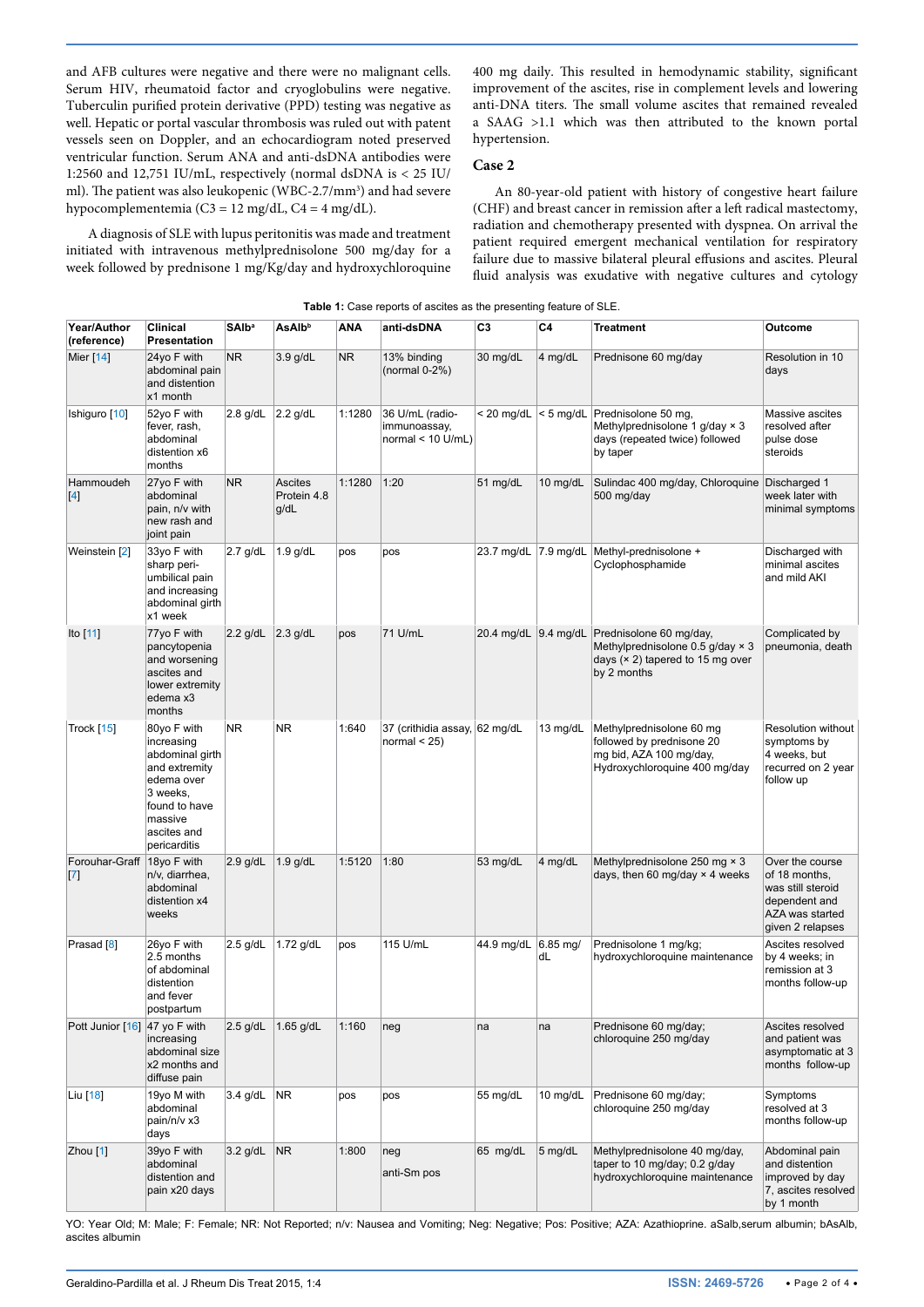<span id="page-2-1"></span>**Table 2:** Case reports ofmassive pleural effusions as the presenting feature of SLE.

| Year/Author Clinical | <b>Presentation</b>                                                                             | Pleural fluid WBC ANA                                                                 |        | anti-dsDNA | C <sub>3</sub> | C4                    | <b>Treatment</b>                                                                                                                                       | Outcome                                                                    |
|----------------------|-------------------------------------------------------------------------------------------------|---------------------------------------------------------------------------------------|--------|------------|----------------|-----------------------|--------------------------------------------------------------------------------------------------------------------------------------------------------|----------------------------------------------------------------------------|
| Bouros [3]           | 20yo M with<br>dyspnea and<br>fevers ×1 week                                                    | 500 × 106 cells/L:<br>70% lymphocytes                                                 | 1:350  | pos        |                | 17.5 mg/dL 3.52 mg/dL | methylprednisolone 64 mg/day<br>× 2 months then slowly tapered;<br>cyclophosphamide 150 mg/day $\times$ 6<br>months, then 100 mg/day $\times$ 6 months | effusion resolved<br>by 20 days, minimal<br>pleural thickening<br>remained |
| Mitra [12]           | 20yo F with<br>dyspnea $\times$ 7<br>days                                                       | 200-1970 × 106<br>cells/L: 20-40%<br>lymphocytes, 60-<br>80% neutrophils              | 1:160  | $98$ ng/dL | NR.            | <b>NR</b>             | prednisolone 1 mg/kg/day, maintained<br>on chronic steroids                                                                                            | near complete<br>resolution of pleural<br>effusion at 4 weeks              |
| Wan $[5]$            | 23yo F with<br>cough and chest<br>pain x1 week                                                  | NR.                                                                                   | 320X   | 1:620      | 35.5 mg/dL     | $<$ 10 mg/dL          | prednisolone 2 mg/kg/day; methotrexate<br>7.5 mg/wk - subsequently maintained on<br>prednisolone 10 mg/day                                             | effusion decreased<br>dramatically by 1<br>month                           |
| Chang $[17]$         | 66yo M with<br>fever and<br>dyspnea $\times$ 1-2<br>weeks despite<br>levoquin for<br>pneumonia. | $340 - 2950 \times 106$<br>cells/L; 3-16%<br>lymphocytes<br>and 48-92%<br>neutrophils | 1:1280 | 1:160      | dcr            | dcr                   | methylprednisolone 1 mg/kg/day                                                                                                                         | complete resolution<br>of pleural effusion<br>and symptoms                 |

YO: Year Old; M: Male; F: Female; NR: Not Reported; Pos: Positive; DCR: Decreased Serum Complement Levels (taken from the original publication, actual serum level not reported).

negative for malignant cells. An echocardiogram showed preserved ventricular function and a small pericardial effusion. A CT scan of the chest confirmed large bilateral pleural effusions. V/Q scan was low probability for pulmonary embolism. Bronchoscopic lavage had no growth from cultures and was negative for malignant cells. A rightsided heart catheterization was normal. After diuresis, the patient was extubated but required emergent chest tube placement for pleural fluid drainage.

Serologies revealed a positive serum ANA (1:320), anti-ds-DNA (119), and borderline complement levels ( $C3 = 89$ ,  $C4 = 14$ ). Acute renal failure subsequently developed and a renal biopsy revealed Class IV/V lupus nephritis (LN). After no response to prednisone 60 mg/day, methylprednisolone 500 mg/day for 3 days was started followed by a steroid taper, hydroxychloroquine 400 mg daily and mycophenolate mofetil titrated to 2 g/day. The renal function improved over the subsequent days and the pleural and peritoneal effusions resolved.

#### **Discussion**

Although serositis is found in 63% of SLE patients on autopsy, [[2\]](#page-3-3) massive ascites and large pleural effusions are uncommon in the lifetime of lupus disease, and are even more rare as the initial manifestation [[2](#page-3-3)[-4\]](#page-3-2). Pleural effusions occur in up to 50% of patients with SLE, but it is the presenting feature in only 1-5% of patients, with effusions usually small to moderate in size [\[5\]](#page-3-10). Unlike pleural involvement, the true prevalence of lupus peritonitis is unknown but presumably low, although probably overlooked despite several cases being published since Metzger's initial case report in 1974 [[6](#page-3-11)].

Large effusions are usually attributed to a complication from CHF, constrictive pericarditis, nephrotic syndrome, portal hypertension, Budd-Chiari, peritoneal carcinomatosis, infectious peritonitis or pneumonia. One of these etiologies is usually cited as the cause for the 8-11% of SLE patients that develop ascites during the lifetime of their disease [[7](#page-3-6)[,8\]](#page-3-7). It is nonetheless important to consider active SLE in the differential, as was the situation in the two cases described that had SLE-related massive ascites and/or large pleural effusions as the initial presentation of SLE. Our patients met the 1997 American College of Rheumatology classification criteria for SLE [\[9\]](#page-3-12), given positive anti-ANA and anti-ds-DNA antibodies, serositis, as well as leukopenia in case No.1, and lupus nephritis in case No.2. For case No.1, although portal hypertension was present, the low SAAG in the absence of infection, malignancy, or acute portal thrombosis was inconsistent with portal hypertension ascites and suggested peritonitis of unknown etiology. Given the positive serum ANA and ds-DNA antibodies, low complement levels, and a significant clinical response to steroids, SLE remains the most likely diagnosis. Unfortunately, the etiology of the ESRD in this patient could not be determined since the renal biopsy had been performed many years prior in Central America. It is also debatable whether the discontinuation of the immunosuppressants,

which the patient had in the past taken following the renal transplant, now unmasked the SLE, or whether the treatment with PEG-IFN, on the other hand, resulted in a drug-induced lupus-like illness. In the second case, although the patient had a history of a prior CHF episode, the echocardiogram and right heart catheterization were normal, arguing against CHF as the cause for the large effusions.

Serositis results from fluid and protein leak due to increased permeability of the microvascular circulation that occurs with inflammation of the pleural and peritoneal microvessels. The presumed vasculitis is caused by immune-complex deposition and complement activation, described since the 1970s and noted in biopsies of the pleural and peritoneal vessels [\[2,](#page-3-3)[10](#page-3-1)-[12](#page-3-13)]. Bitran et al. revealed granular depositions of IgG and complement along the mesothelial layer and blood vessels in SLE patients with serositis [[13](#page-3-14)]. In massive ascites, marked serosal exudate in conjunction with a reduced peritoneal absorptive capacity facilitate rapid fluid accumulation.

A review of similar adult cases of massive ascites and severe pleuritis as the presenting features of SLE is summarized in [table](#page-1-0)  [1](#page-1-0) and [table 2](#page-2-1), respectively [\[1](#page-2-0)-[5,](#page-3-10)[7](#page-3-6)[,8,](#page-3-7)[10](#page-3-1)-[12](#page-3-13)[,14](#page-3-0)[-18\]](#page-3-9). Ascites fluid characteristics include a WBC range from 10-1630/mm3 with lymphocytic predominance, [\[2,](#page-3-3)[7](#page-3-6)] a SAAG < 1.1, and occasionally positive ANA, anti-dsDNA antibodies, and lupus erythematosus (LE) cells. Pleural fluid characteristics include a WBC 200-3000/ mm3 with either a neutrophilic or lymphocytic predominance, high protein and LDH counts, positive ANA, elevated anti-dsDNA titers and presence of LE cells [\[5,](#page-3-10)[17](#page-3-15)]. For treatment, most patients required high dose steroids followed by a taper, with complete resolution of serositis noted in some and moderate reduction in others. Additional immunosuppression was administered in 4 of the 15 reported patients [[2](#page-3-3)[,3,](#page-3-16)[5](#page-3-10)[,15\]](#page-3-5). Chest tube drainage or pleurodesis were rarely required [[5](#page-3-10)].

#### **Conclusion**

Since Dubois stated in 1964 that lupus serositis does not cause significant effusions [[19\]](#page-3-17), case reports have been published suggesting that massive lupus serositis does occur and can be the main initial manifestation of the disease. Our case reports and review of the literature emphasize how appropriate evaluation and aggressive immunosuppressive therapy is often required to assure a positive outcome in these cases.

#### **Funding**

This research received no specific grant from any funding agency in the public, commercial, or not- for-profit sectors.

#### **References**

<span id="page-2-0"></span><sup>1.</sup> [Zhou L, Ming Sun C, Li Chen W, Zhang H, Wang P, et al. \(2014\) Massive and](http://www.ncbi.nlm.nih.gov/pubmed/24953116)  [painful ascites as a presenting manifestation of systemic lupus erythematosus](http://www.ncbi.nlm.nih.gov/pubmed/24953116)  [flare: a case report and literature review. Rev Med Chil 142: 255-260.](http://www.ncbi.nlm.nih.gov/pubmed/24953116)